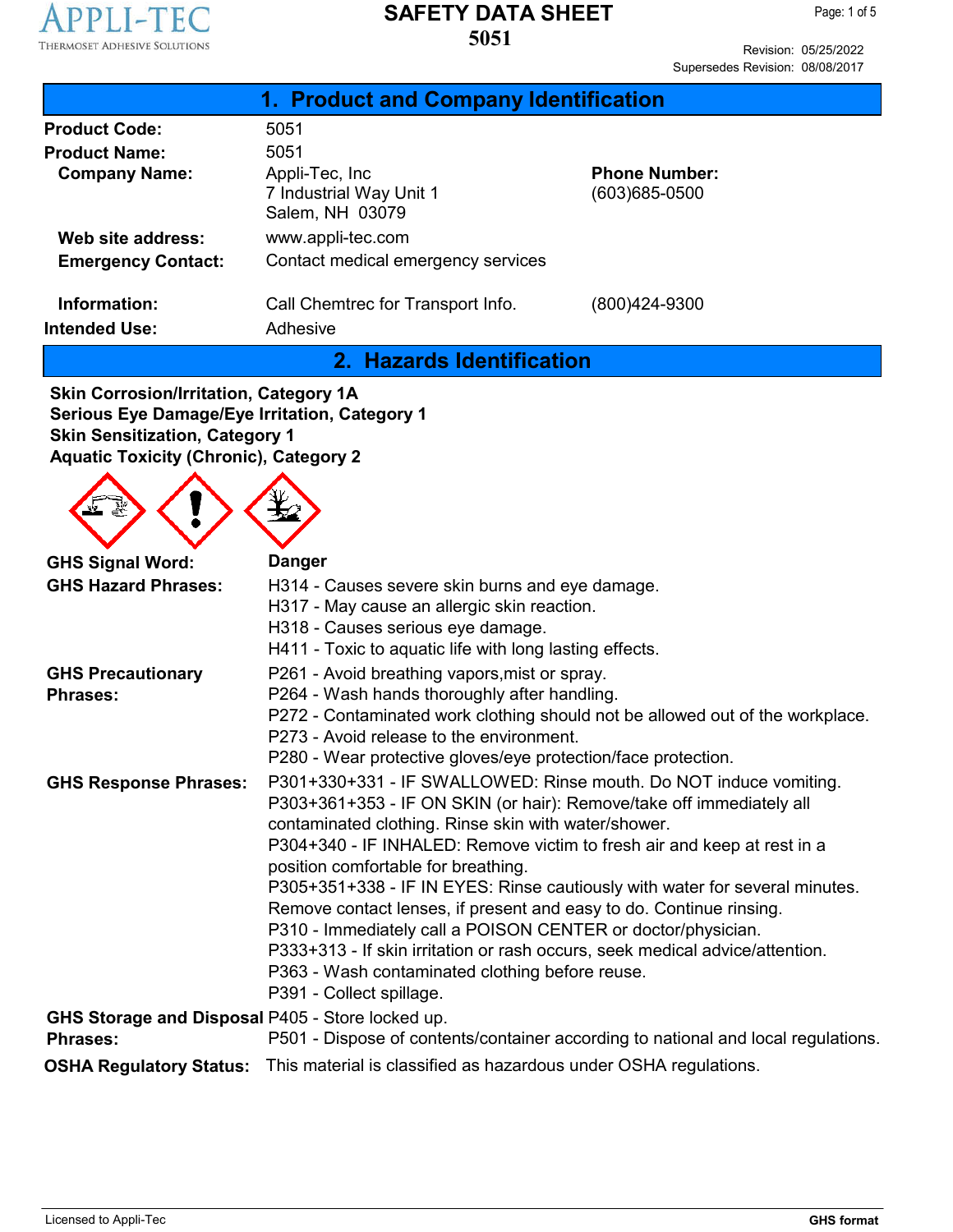

| Inhalation:                                                         |  | Harmful if inhaled.                                          |  |  |
|---------------------------------------------------------------------|--|--------------------------------------------------------------|--|--|
| <b>Skin Contact:</b>                                                |  | Causes skin burns. May cause allergic skin reaction.         |  |  |
| Causes eye burns. Causes serious eye damage.<br><b>Eye Contact:</b> |  |                                                              |  |  |
| Ingestion:                                                          |  | Harmful if swallowed.                                        |  |  |
| <b>Additional Information</b>                                       |  | No data available.                                           |  |  |
| 3. Composition/Information on Ingredients                           |  |                                                              |  |  |
| CAS#                                                                |  | <b>Hazardous Components (Chemical Name)</b><br>Concentration |  |  |

| CAS#       | <b>Hazardous Components (Chemical Name)</b>                                   | Concentratio    |
|------------|-------------------------------------------------------------------------------|-----------------|
| 1675-54-3  | Oxirane.<br>2,2'-[(1-Methylethylidene)bis(4,1-phenyleneoxym<br>ethylene)]bis- | 70.0 -80.0 %    |
| 9046-10-0  | *Poly(oxy(methyl-1,2-ethanediyl)                                              | $15.0 - 30.0 %$ |
| 25322-69-4 | Polyloxy(methyl-1,2-ethanediyl)],<br>.alpha.-hydro-.omega.-hydroxy-           | $1.0 - 5.0 %$   |

**Additional Information** Exact percentages have been withheld as a trade secret.

| <b>4. First Aid Measures</b>                            |                                                                                                                                                         |                                                                                                           |  |  |
|---------------------------------------------------------|---------------------------------------------------------------------------------------------------------------------------------------------------------|-----------------------------------------------------------------------------------------------------------|--|--|
| <b>Emergency and First Aid</b><br><b>Procedures:</b>    |                                                                                                                                                         |                                                                                                           |  |  |
| In Case of Inhalation:                                  | Remove to fresh air. If not breathing, give artificial respiration. If breathing is<br>difficult, give oxygen. Get immediate medical attention.         |                                                                                                           |  |  |
| In Case of Skin Contact:                                | Remove contaminated clothing. Wash skin with soap and water. Get medical<br>attention. Wash contaminated clothing before reuse.                         |                                                                                                           |  |  |
| In Case of Eye Contact:                                 | Immediately flush eyes with plenty of water for at least 15 minutes, occasionally<br>lifting the upper and lower eyelids. Get medical attention/advice. |                                                                                                           |  |  |
| In Case of Ingestion:                                   | Do NOT induce vomiting. Never give anything by mouth to an unconscious<br>person. Get medical advice/attention.                                         |                                                                                                           |  |  |
| <b>Note to Physician:</b>                               | Treat symptomatically and supportively.                                                                                                                 |                                                                                                           |  |  |
| <b>5. Fire Fighting Measures</b>                        |                                                                                                                                                         |                                                                                                           |  |  |
|                                                         |                                                                                                                                                         |                                                                                                           |  |  |
| <b>Flash Pt:</b>                                        | >93.00 C                                                                                                                                                |                                                                                                           |  |  |
| <b>Explosive Limits:</b>                                | LEL: No data.                                                                                                                                           | UEL: No data.                                                                                             |  |  |
| <b>Autoignition Pt:</b>                                 | No data.                                                                                                                                                |                                                                                                           |  |  |
| <b>Suitable Extinguishing</b><br>Media:                 |                                                                                                                                                         | Use water spray, dry chemical, carbon dioxide, or appropriate foam.                                       |  |  |
|                                                         | MSHA/NIOSH (approved or equivalent), and full protective gear.                                                                                          | Fire Fighting Instructions: As in any fire, wear a self-contained breathing apparatus in pressure-demand, |  |  |
| Flammable Properties and No data available.<br>Hazards: |                                                                                                                                                         |                                                                                                           |  |  |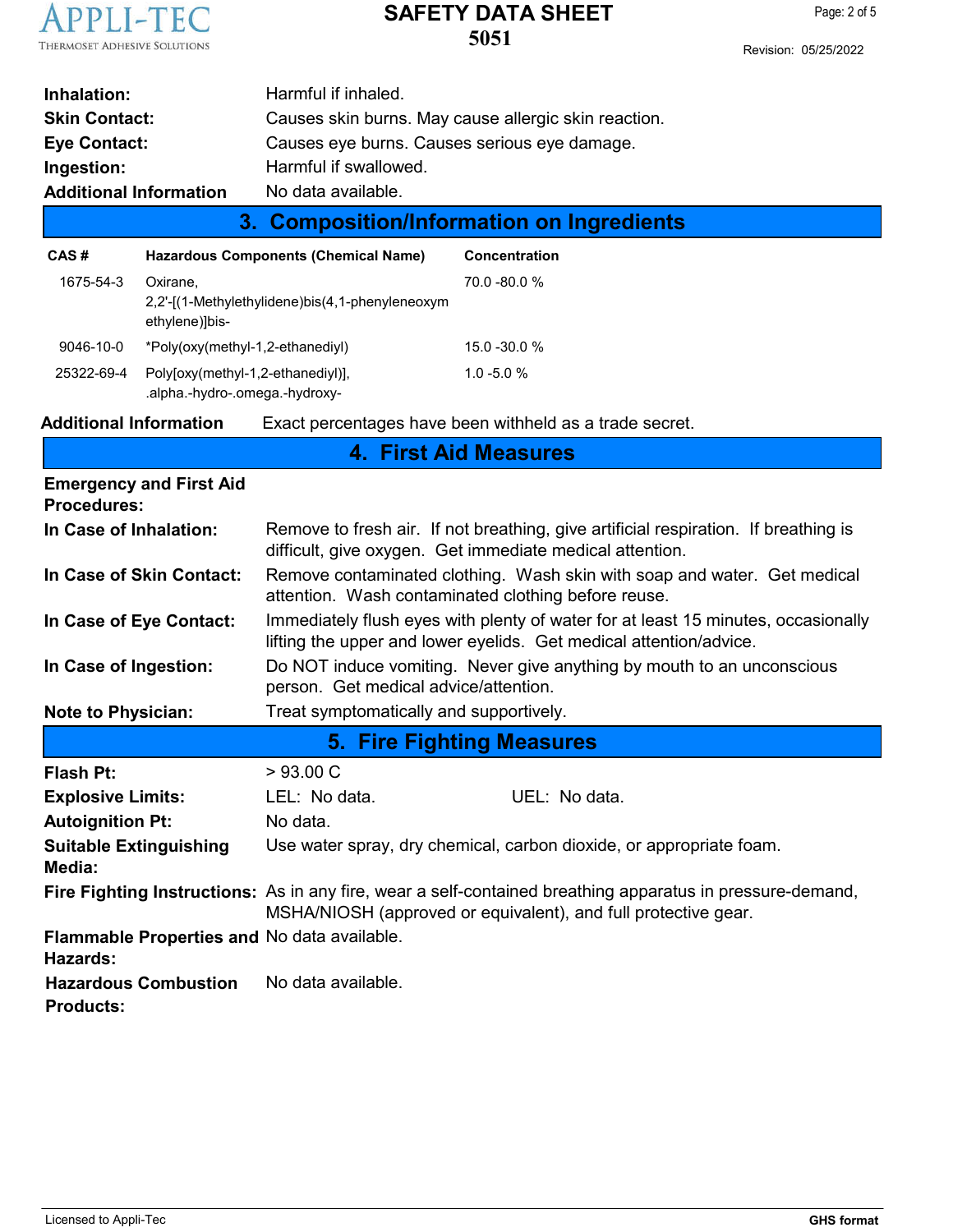

Revision: 05/25/2022 Supersedes Revision: 08/08/2017

| 6. Accidental Release Measures                                                                                                                                                                                                                                                                                                                                                                                                                                                                                                                                                                                                                                                                                                                                                                                                                                          |                                                                     |                                                                                                                                                                                                                                                                                                                                                               |                 |                                |                  |                     |
|-------------------------------------------------------------------------------------------------------------------------------------------------------------------------------------------------------------------------------------------------------------------------------------------------------------------------------------------------------------------------------------------------------------------------------------------------------------------------------------------------------------------------------------------------------------------------------------------------------------------------------------------------------------------------------------------------------------------------------------------------------------------------------------------------------------------------------------------------------------------------|---------------------------------------------------------------------|---------------------------------------------------------------------------------------------------------------------------------------------------------------------------------------------------------------------------------------------------------------------------------------------------------------------------------------------------------------|-----------------|--------------------------------|------------------|---------------------|
| <b>Material Is Released Or</b><br>Spilled:                                                                                                                                                                                                                                                                                                                                                                                                                                                                                                                                                                                                                                                                                                                                                                                                                              |                                                                     | <b>Steps To Be Taken In Case</b> Discharge into the environment must be avoided. Ensure adequate ventilation.<br>Do not let product enter drains. Isolate area and deny entry. Use proper<br>personal protective equipment as indicated in Section 8. Absorb spill with inert<br>material (e.g. dry sand or earth), then place in a chemical waste container. |                 |                                |                  |                     |
|                                                                                                                                                                                                                                                                                                                                                                                                                                                                                                                                                                                                                                                                                                                                                                                                                                                                         |                                                                     |                                                                                                                                                                                                                                                                                                                                                               |                 | <b>7. Handling and Storage</b> |                  |                     |
| Avoid breathing dust, mist, or vapor. Avoid contact with eyes, skin, and clothing.<br><b>Precautions To Be Taken</b><br>Wash thoroughly after handling.<br>in Handling:<br>Store at $\le$ -40 deg.C.<br><b>Precautions To Be Taken</b><br>in Storing:                                                                                                                                                                                                                                                                                                                                                                                                                                                                                                                                                                                                                   |                                                                     |                                                                                                                                                                                                                                                                                                                                                               |                 |                                |                  |                     |
|                                                                                                                                                                                                                                                                                                                                                                                                                                                                                                                                                                                                                                                                                                                                                                                                                                                                         |                                                                     | 8. Exposure Controls/Personal Protection                                                                                                                                                                                                                                                                                                                      |                 |                                |                  |                     |
| CAS#                                                                                                                                                                                                                                                                                                                                                                                                                                                                                                                                                                                                                                                                                                                                                                                                                                                                    | <b>Partial Chemical Name</b>                                        |                                                                                                                                                                                                                                                                                                                                                               | <b>OSHA TWA</b> |                                | <b>ACGIH TWA</b> | <b>Other Limits</b> |
| 1675-54-3                                                                                                                                                                                                                                                                                                                                                                                                                                                                                                                                                                                                                                                                                                                                                                                                                                                               | Oxirane,<br>leneoxymethylene)]bis-                                  | 2,2'-[(1-Methylethylidene)bis(4,1-pheny                                                                                                                                                                                                                                                                                                                       | No data.        |                                | No data.         | No data.            |
| 9046-10-0                                                                                                                                                                                                                                                                                                                                                                                                                                                                                                                                                                                                                                                                                                                                                                                                                                                               | *Poly(oxy(methyl-1,2-ethanediyl)                                    |                                                                                                                                                                                                                                                                                                                                                               | No data.        |                                | No data.         | No data.            |
| 25322-69-4                                                                                                                                                                                                                                                                                                                                                                                                                                                                                                                                                                                                                                                                                                                                                                                                                                                              | Poly[oxy(methyl-1,2-ethanediyl)],<br>.alpha.-hydro-.omega.-hydroxy- |                                                                                                                                                                                                                                                                                                                                                               | No data.        |                                | No data.         | No data.            |
| Use a NIOSH/MSHA or European Standard EN 149 approved respirator if<br><b>Respiratory Equipment</b><br>exposure limits are exceeded or if irritation or other symptoms are experienced.<br>(Specify Type):<br><b>Eye Protection:</b><br>Safety glasses.<br><b>Protective Gloves:</b><br>Wear appropriate protective gloves to prevent skin exposure.<br>Other Protective Clothing: Wear appropriate protective clothing to prevent skin exposure.<br>Facilities storing or utilizing this material should be equipped with an eyewash<br><b>Engineering Controls</b><br>facility and a safety shower. Use adequate ventilation to keep airborne<br>(Ventilation etc.):<br>concentrations low.<br>Work/Hygienic/Maintenanc Handle in accordance with good industrial hygiene and safety practice. Wash<br>hands before breaks and at the end of workday.<br>e Practices: |                                                                     |                                                                                                                                                                                                                                                                                                                                                               |                 |                                |                  |                     |
|                                                                                                                                                                                                                                                                                                                                                                                                                                                                                                                                                                                                                                                                                                                                                                                                                                                                         |                                                                     | 9. Physical and Chemical Properties                                                                                                                                                                                                                                                                                                                           |                 |                                |                  |                     |
| <b>Physical States:</b><br><b>Appearance and Odor:</b>                                                                                                                                                                                                                                                                                                                                                                                                                                                                                                                                                                                                                                                                                                                                                                                                                  |                                                                     | [ ] Gas<br>Appearance: Light. yellow. Viscous. Liquid.<br>Odor: weak odor.                                                                                                                                                                                                                                                                                    | [X] Liquid      | [ ] Solid                      |                  |                     |
| pH:                                                                                                                                                                                                                                                                                                                                                                                                                                                                                                                                                                                                                                                                                                                                                                                                                                                                     |                                                                     | No data.                                                                                                                                                                                                                                                                                                                                                      |                 |                                |                  |                     |
| <b>Melting Point:</b>                                                                                                                                                                                                                                                                                                                                                                                                                                                                                                                                                                                                                                                                                                                                                                                                                                                   |                                                                     | No data.                                                                                                                                                                                                                                                                                                                                                      |                 |                                |                  |                     |
| <b>Boiling Point:</b>                                                                                                                                                                                                                                                                                                                                                                                                                                                                                                                                                                                                                                                                                                                                                                                                                                                   |                                                                     | No data.                                                                                                                                                                                                                                                                                                                                                      |                 |                                |                  |                     |
| Flash Pt:                                                                                                                                                                                                                                                                                                                                                                                                                                                                                                                                                                                                                                                                                                                                                                                                                                                               |                                                                     | >93.00 C                                                                                                                                                                                                                                                                                                                                                      |                 |                                |                  |                     |
| <b>Evaporation Rate:</b>                                                                                                                                                                                                                                                                                                                                                                                                                                                                                                                                                                                                                                                                                                                                                                                                                                                |                                                                     | No data.                                                                                                                                                                                                                                                                                                                                                      |                 |                                |                  |                     |
| <b>Flammability (solid,</b><br>gas):                                                                                                                                                                                                                                                                                                                                                                                                                                                                                                                                                                                                                                                                                                                                                                                                                                    |                                                                     | No data available.                                                                                                                                                                                                                                                                                                                                            |                 |                                |                  |                     |
| <b>Explosive Limits:</b>                                                                                                                                                                                                                                                                                                                                                                                                                                                                                                                                                                                                                                                                                                                                                                                                                                                |                                                                     | LEL: No data.                                                                                                                                                                                                                                                                                                                                                 |                 | UEL: No data.                  |                  |                     |
| Vapor Pressure (vs. Air<br>or mm Hg):                                                                                                                                                                                                                                                                                                                                                                                                                                                                                                                                                                                                                                                                                                                                                                                                                                   |                                                                     | No data.                                                                                                                                                                                                                                                                                                                                                      |                 |                                |                  |                     |
| Vapor Density (vs. Air =<br>1):                                                                                                                                                                                                                                                                                                                                                                                                                                                                                                                                                                                                                                                                                                                                                                                                                                         |                                                                     | No data.                                                                                                                                                                                                                                                                                                                                                      |                 |                                |                  |                     |
|                                                                                                                                                                                                                                                                                                                                                                                                                                                                                                                                                                                                                                                                                                                                                                                                                                                                         | <b>Specific Gravity (Water =</b>                                    | ~1.1                                                                                                                                                                                                                                                                                                                                                          |                 |                                |                  |                     |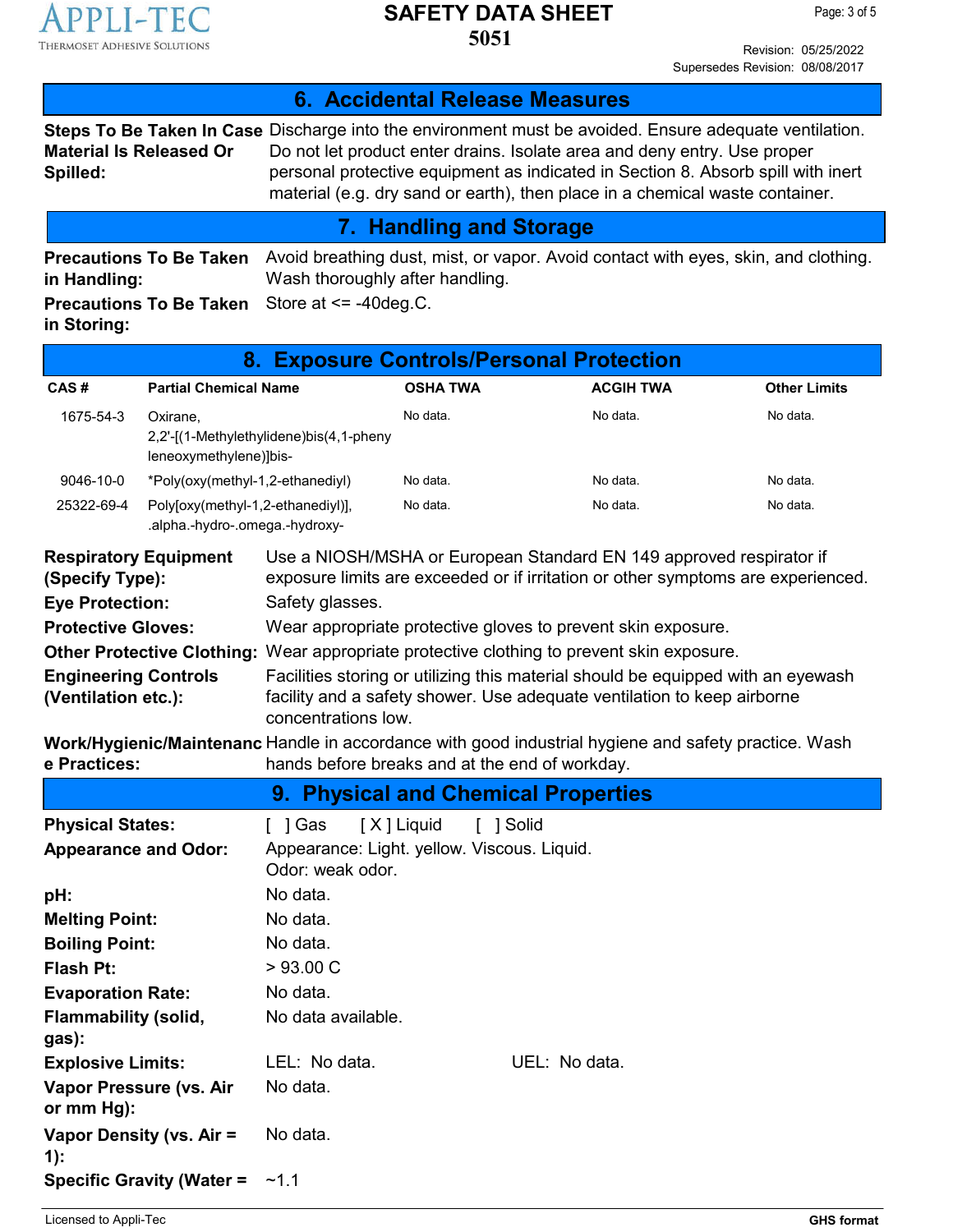

Revision: 05/25/2022 Supersedes Revision: 08/08/2017

| $1)$ :                                                      |                                                                                                  |  |  |
|-------------------------------------------------------------|--------------------------------------------------------------------------------------------------|--|--|
| <b>Solubility in Water:</b>                                 | No data.                                                                                         |  |  |
| <b>Saturated Vapor</b><br><b>Concentration:</b>             | No data.                                                                                         |  |  |
| <b>Octanol/Water Partition</b><br><b>Coefficient:</b>       | No data.                                                                                         |  |  |
| <b>Autoignition Pt:</b>                                     | No data.                                                                                         |  |  |
| <b>Decomposition</b><br>Temperature:                        | No data.                                                                                         |  |  |
| <b>Viscosity:</b>                                           | No data.                                                                                         |  |  |
| Information with regard<br>to primary physical<br>hazard:   |                                                                                                  |  |  |
|                                                             | <b>10. Stability and Reactivity</b>                                                              |  |  |
| <b>Stability:</b>                                           | Unstable $[X]$<br>Stable [ ]                                                                     |  |  |
| <b>Conditions To Avoid -</b><br>Instability:                | Product will cure at ambient temperatures. Keep in cold storage until ready to<br>use.           |  |  |
| To Avoid:                                                   | <b>Incompatibility - Materials</b> Strong oxidizing agents, bases, Water, Alcohols.              |  |  |
| or Byproducts:                                              | Hazardous Decomposition Carbon oxides, nitrogen oxides (NOx).                                    |  |  |
| <b>Possibility of Hazardous</b><br><b>Reactions:</b>        | Will occur [ ]<br>Will not occur [X]                                                             |  |  |
| <b>Conditions To Avoid -</b><br><b>Hazardous Reactions:</b> | No data available.                                                                               |  |  |
|                                                             | 11. Toxicological Information                                                                    |  |  |
| Toxicological Information: No data available.               |                                                                                                  |  |  |
| <b>Irritation or Corrosion:</b>                             | Serious eye damage/irritation. Skin corrosion/irritation.                                        |  |  |
| Sensitization:                                              | Skin sensitization.                                                                              |  |  |
|                                                             | <b>12. Ecological Information</b>                                                                |  |  |
| <b>General Ecological</b><br>Information:                   | Harmful to aquatic organisms, may cause long-term adverse effects in the<br>aquatic environment. |  |  |
|                                                             | <b>13. Disposal Considerations</b>                                                               |  |  |
| <b>Waste Disposal Method:</b>                               | Observe all federal, state, and local environmental regulations.                                 |  |  |
|                                                             | <b>14. Transport Information</b>                                                                 |  |  |
| <b>LAND TRANSPORT (US DOT):</b>                             |                                                                                                  |  |  |
| <b>DOT Proper Shipping</b><br>Name:                         | AMINES, LIQUID, CORROSIVE, N.O.S. (polyoxypropylenediamine)                                      |  |  |
| <b>DOT Hazard Class:</b>                                    | <b>CORROSIVE</b><br>8                                                                            |  |  |
| <b>UN/NA Number:</b>                                        | <b>UN2735</b><br>$\mathbf{III}$<br><b>Packing Group:</b>                                         |  |  |
|                                                             | é<br><b>CORROSIVE</b>                                                                            |  |  |